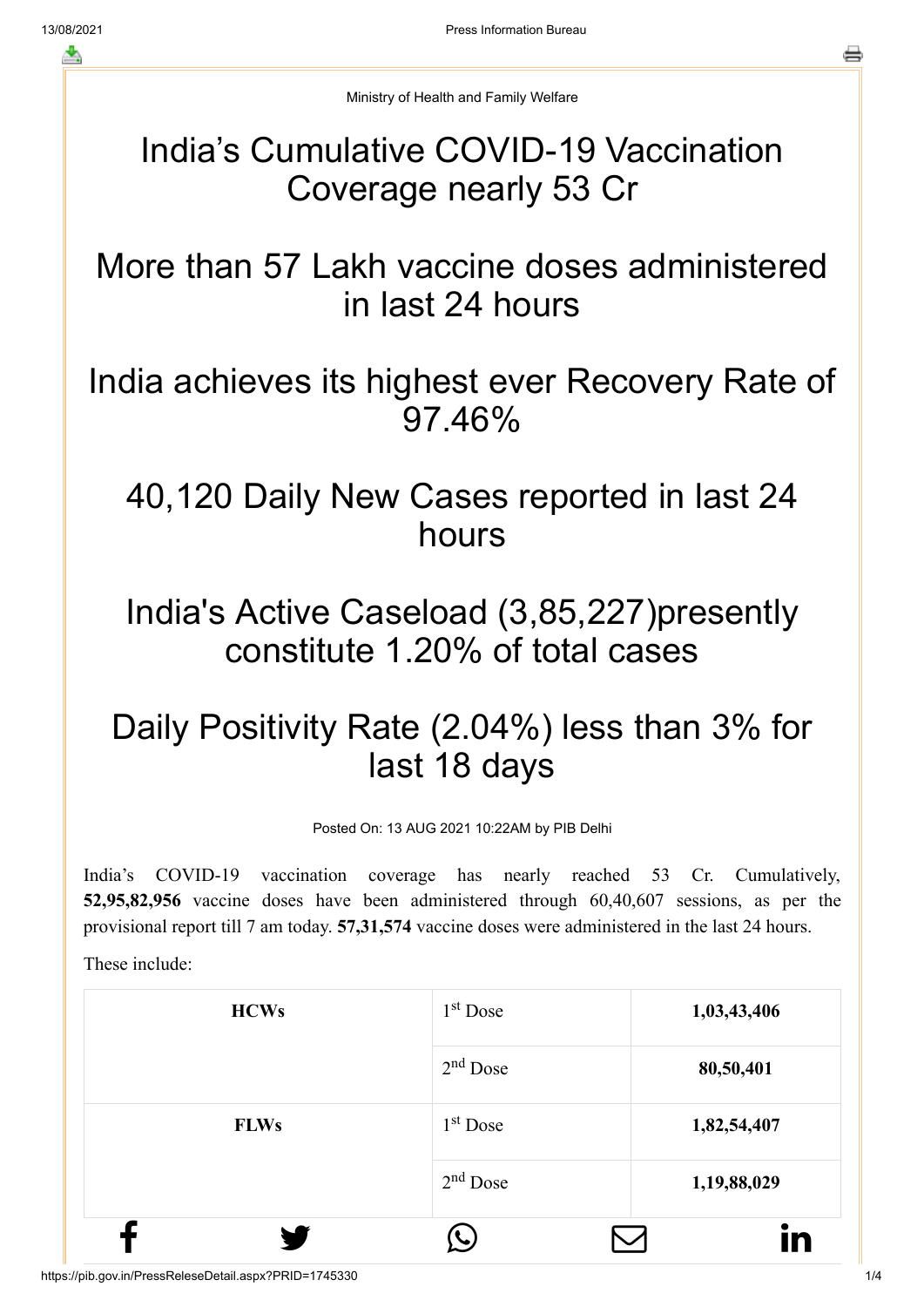| Age Group 18-44 years | $1st$ Dose           | 18,80,51,247 |
|-----------------------|----------------------|--------------|
|                       | $2nd$ Dose           | 1,39,53,516  |
| Age Group 45-59 years | $1st$ Dose           | 11,48,89,656 |
|                       | $2nd$ Dose           | 4,44,21,296  |
| Over 60 years         | 1 <sup>st</sup> Dose | 8,00,90,640  |
|                       | $2nd$ Dose           | 3,95,40,358  |
| <b>Total</b>          |                      | 52,95,82,956 |

The new phase of universalization of COVID-19 vaccination has commenced from 21st June, 2021. The Union Government is committed to accelerating the pace and expanding the scope of COVID-19 vaccination throughout the country.

India's recovery rate rises to **97.46%**. This is **the highest ever recovery rate achieved by India since the start of the pandemic**.

Out of the people infected since the beginning of the pandemic, **3,13,02,345 people have already recovered from COVID-19** and **42,295** patients have recovered in the last 24 hours.



India has reported 40,120 daily new cases in the last 24 hours.

Less than 50,000 Daily New Cases have been reported since forty-sevenconsecutive days. This is a result of sustained and collaborative efforts by the Centre and the States/UTs.

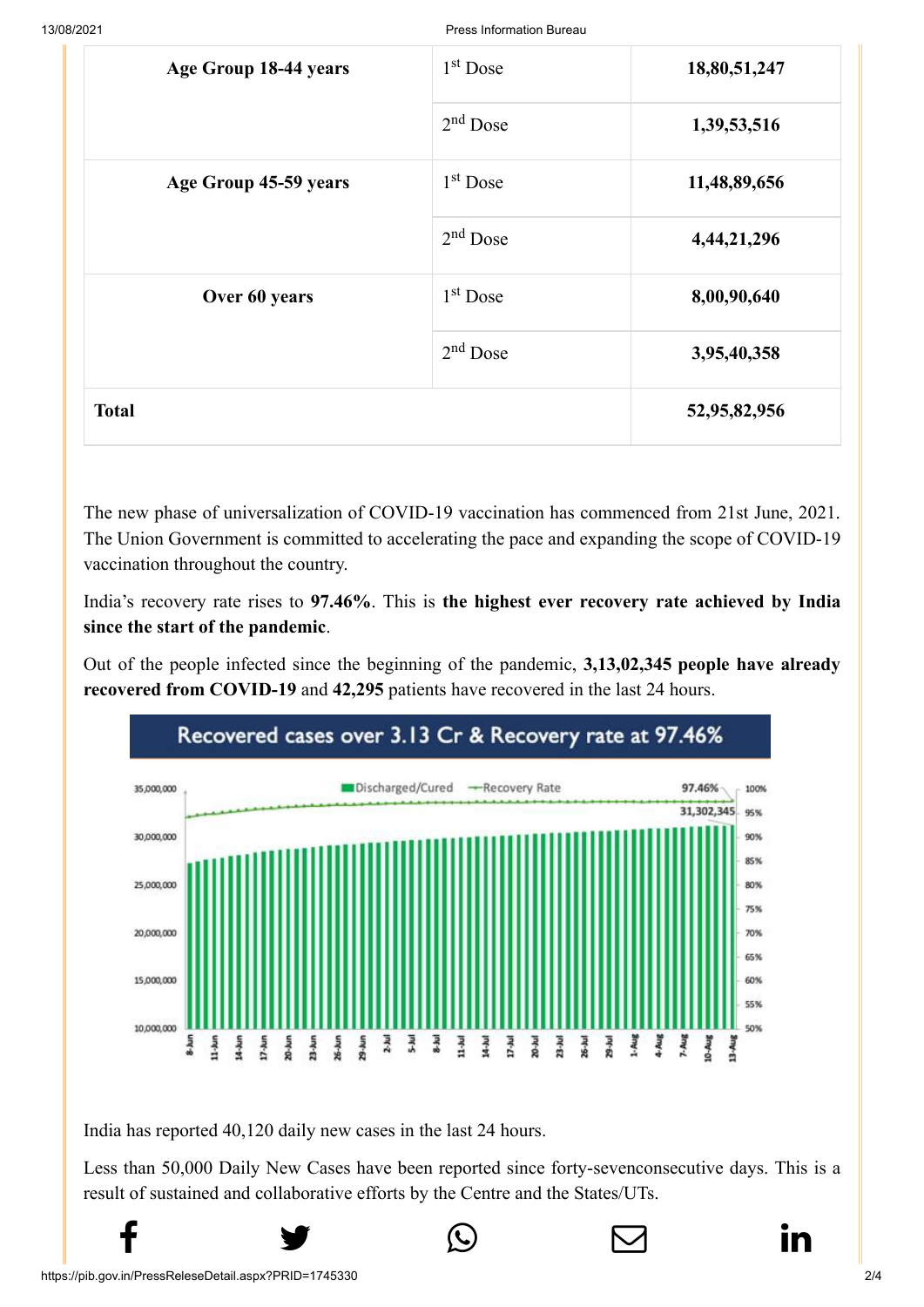



India's Active Caseload today stands at **3,85,227.** Active cases now constitute only **1.20%** of the country's total Positive Cases, which isthe **lowest since March 2020**.



With substantially ramped up testing capacity across the country, a total of 19,70,495tests were conducted in the last 24 hours in the country. Cumulatively, India has conducted over **48.94 crore** (**48,94,70,779**) tests so far.

While on one side testing capacity has been enhanced across the country, **Weekly Positivity Rate currently stands at 2.13%** and the **Daily Positivity rate stands at 2.04% today.** Daily Positivity rate has remained below 3% forlast 18 days and below 5% for 67 consecutive days now.

 $f$  y  $\circledcirc$   $\quad \circledcirc$  in